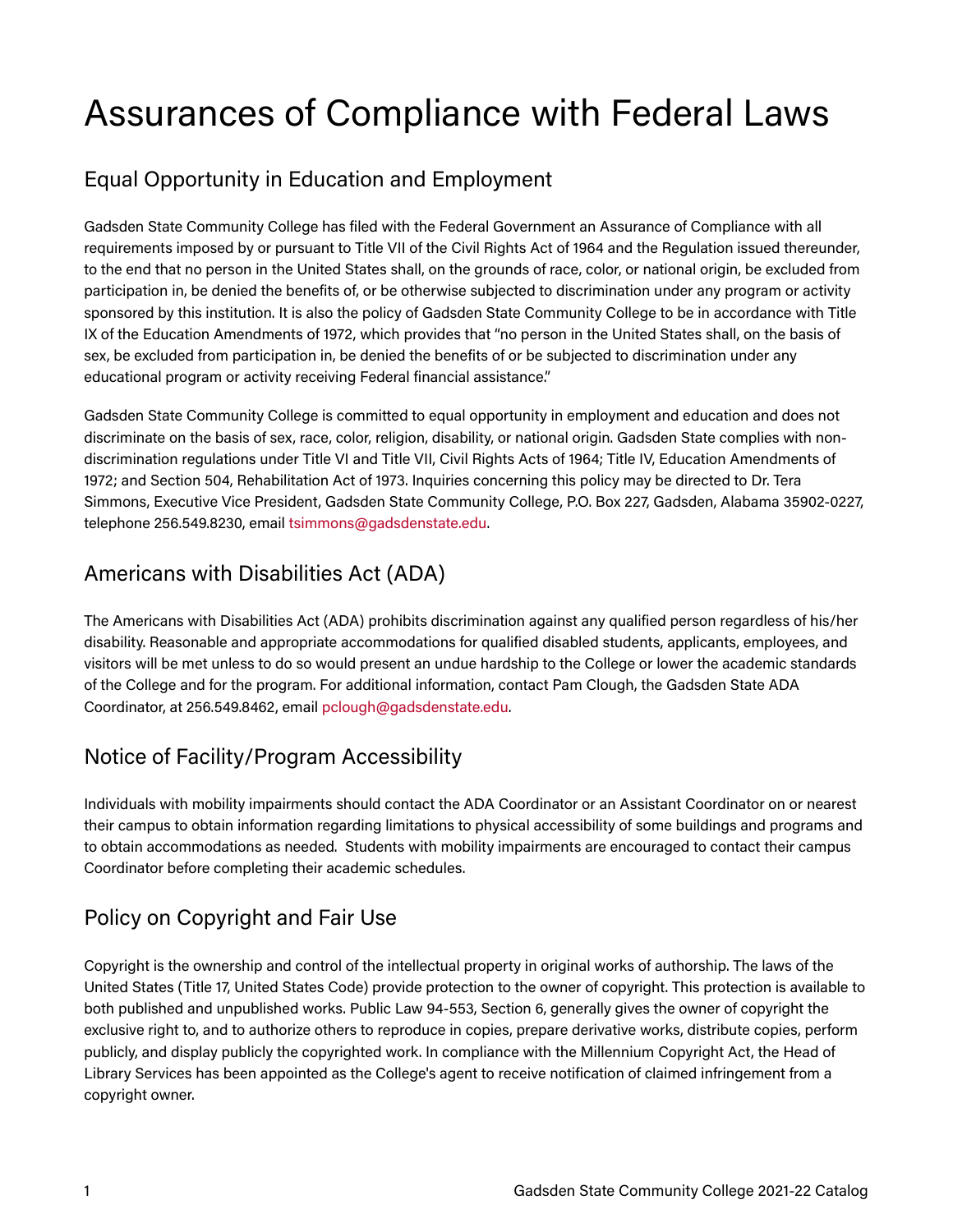Copyright law governs any print or non-print reproduction of copyrighted material. It is illegal for anyone to violate any of the rights provided by law to the owner of copyright. One major limitation on the law, however, is the doctrine of "fair use." Whether use of copyrighted materials falls under the "fair use" exception depends on these four factors: purpose of the use, nature of the work, amount of copying, and effect of the copying on the potential value of the work. Another limitation can be a "compulsory license," which permits limited uses of copyrighted works in return for the payment of fees or royalties.

Faculty, staff, and students of the College must comply with the provisions of the state and federal intellectual property laws such as the Copyright Act. Procedures for obtaining copyright permissions for course materials have been established and must be followed. Copies of this procedure and other information explaining the Copyright Act as it pertains to copying both course materials and material for personal use are available in campus libraries and on the College web page.

# Policy on Drug Abuse Prevention

GSCC is committed to the maintenance of a drug-free environment for both employees and students. For additional information, those interested should contact the Advisement Resource Center located in One Stop Center by telephone 256.549.8350 or email [arc@gadsdenstate.edu.](mailto:arc@gadsdenstate.edu)

### Policy on Drug-Free Workplace

As a recipient of federal contracts and grants, Gadsden State Community College complies with the requirements of Public Law 100-690 for a drug-free workplace. The College enforces the following policy:

The unlawful manufacture, distribution, dispensation, or use of a controlled substance is prohibited by Gadsden State Community College on any property owned, leased, or controlled by Gadsden State Community College or during any activity conducted, sponsored, or authorized by or on behalf of Gadsden State Community College. A "controlled substance" shall include any substance defined as a controlled substance in Section 102 of the Federal Controlled Substance Act (21 U.S. Code 802) or in the Alabama Uniform Controlled Substance Act (Code of Alabama, Section 20-2-1, et seq.).

## Family Educational Rights and Privacy Act of 1974 as Amended

Under the Family Educational Rights and Privacy Act of 1974 as Amended (FERPA), Gadsden State Community College may disclose certain student information as "directory information." Directory information includes a student's name, address, telephone number, date of birth, academic honors, enrollment status, and major fields of study, as well as information about a student's participation in officially recognized activities and sports, the weight and height of members of athletic teams, the date of attendance by students, degrees and awards received, and the most recent previous educational agency or institution attended by a student. If any student objects to the release of such information, that student should notify the Registrar in person and in writing within three weeks after the beginning of each semester. The Registrar's Office is located in the One Stop Center on the East Broad Campus.

#### **Notification of Student Rights under FERPA**

FERPA affords students certain rights with respect to their education records. These rights include the following:

1. The right to inspect and to review the student's education records;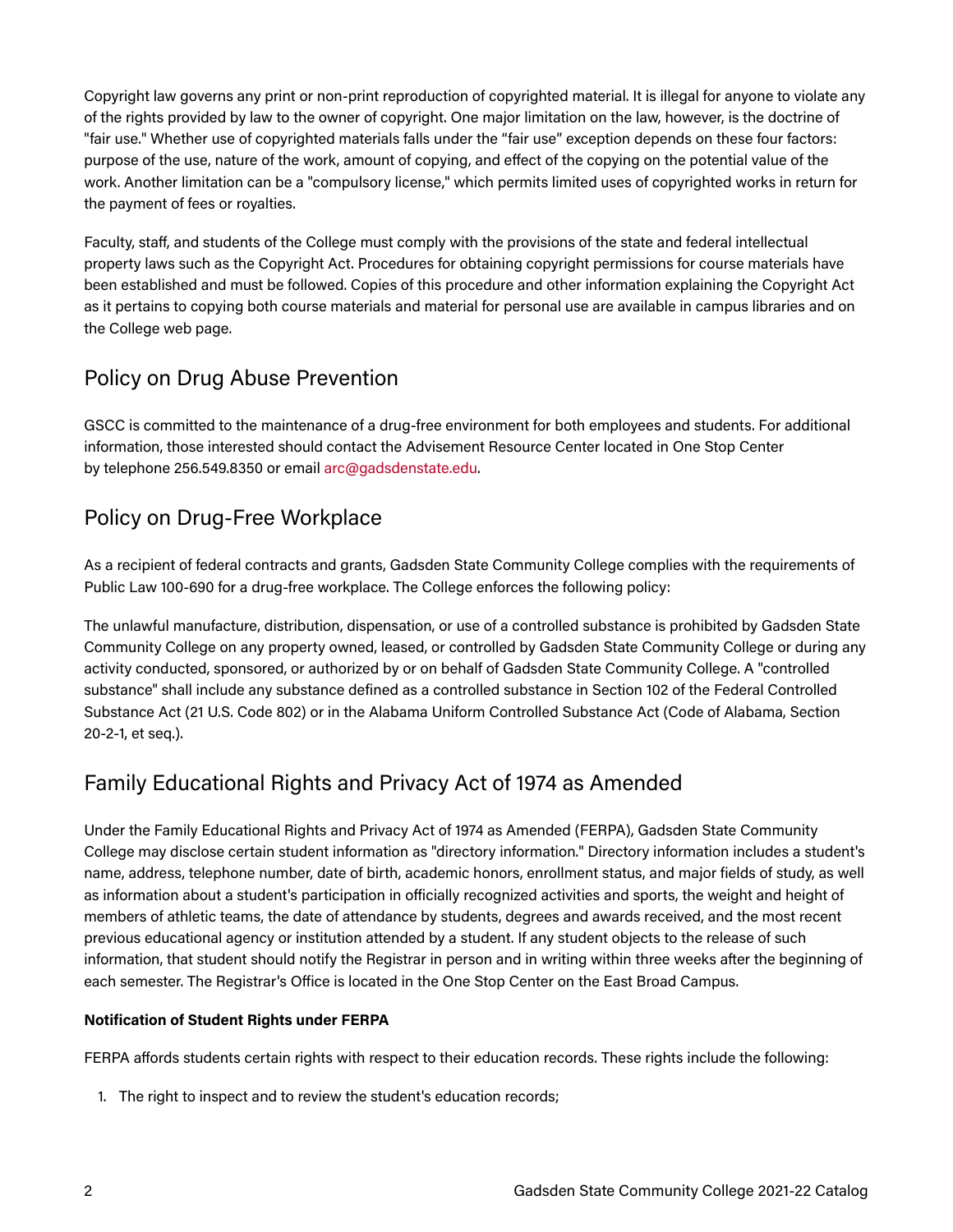- 2. The right to request the amendment of the student's education records to ensure that they are not inaccurate, misleading, or otherwise in violation of the student's privacy or other rights;
- 3. The right to consent to disclosure of personally identifiable information contained in the student's education records, except to the extent that FERPA authorizes disclosure without consent;
- 4. The right to file with the U.S. Department of Education a complaint concerning alleged failures by Gadsden State Community College to comply with the requirements of FERPA; and
- 5. The right to obtain a copy of Gadsden State Community College's student records policy, which is available at the Records Office.

#### **School Officials and Legitimate Educational Interest**

A school official is defined as a college employee, person or a student assisting another school official in performing his or her tasks.

A school official with a legitimate educational interest may be granted access to confidential student information if the official needs the information to fulfill his/her professional responsibility. This includes:

- Performing appropriate tasks that are specified in his/her position description or by a contract agreement
- Performing a task related to a student's education
- Performing a task related to the discipline of a student
- Providing services for the student, such as counseling, job placement or financial aid.

Legitimate educational interest does not convey inherent rights to any and all student information.

#### **Intellectual Property Policy Regarding Ownership of Student Work**

The College recognizes and values creativity and innovation as part of the learning process. Similarly, the College recognizes the importance of, and wishes to encourage, the transfer of new knowledge, generated in the College, to the private sector for the public good. At the same time, as a publicly funded institution, the College must be a good steward of the public resources provided to it, and must safeguard against the use of public funds for private gain.

This policy addresses the rights to, interest in, and protection and transfer of intellectual property created by the College's students. For purposes of this policy:

- "Intellectual property" means inventions, discoveries, innovations, and copyrightable works.
- "Invention" means a tangible or intangible discovery, whether or not reduced to practice, and tangible research products, whether or not patentable or copyrightable. Such research products include, but are not limited to, computer programs, integrated circuit designs, industrial designs, databases, technical drawings, biological materials, and other technical creations.
- "Copyrightable works" mean original works of authorship fixed in tangible media of expression. Ownership of an intellectual property created by a student enrolled at the College, such as written compositions, musical scores, sculptures, paintings, photographs, films, videotapes, and computer software, shall be vested in the student unless the student has been employed by the College to create the intellectual property.

#### **Submitted Work as Part of Course Requirements**

1. When a student submits work as a course requirement, the student retains ownership of the work, but ownership of the physical or electronic document shall be vested in the College. The College is granted a perpetual, royalty-free license by the submitting student to make copies of the work for administrative and educational purposes.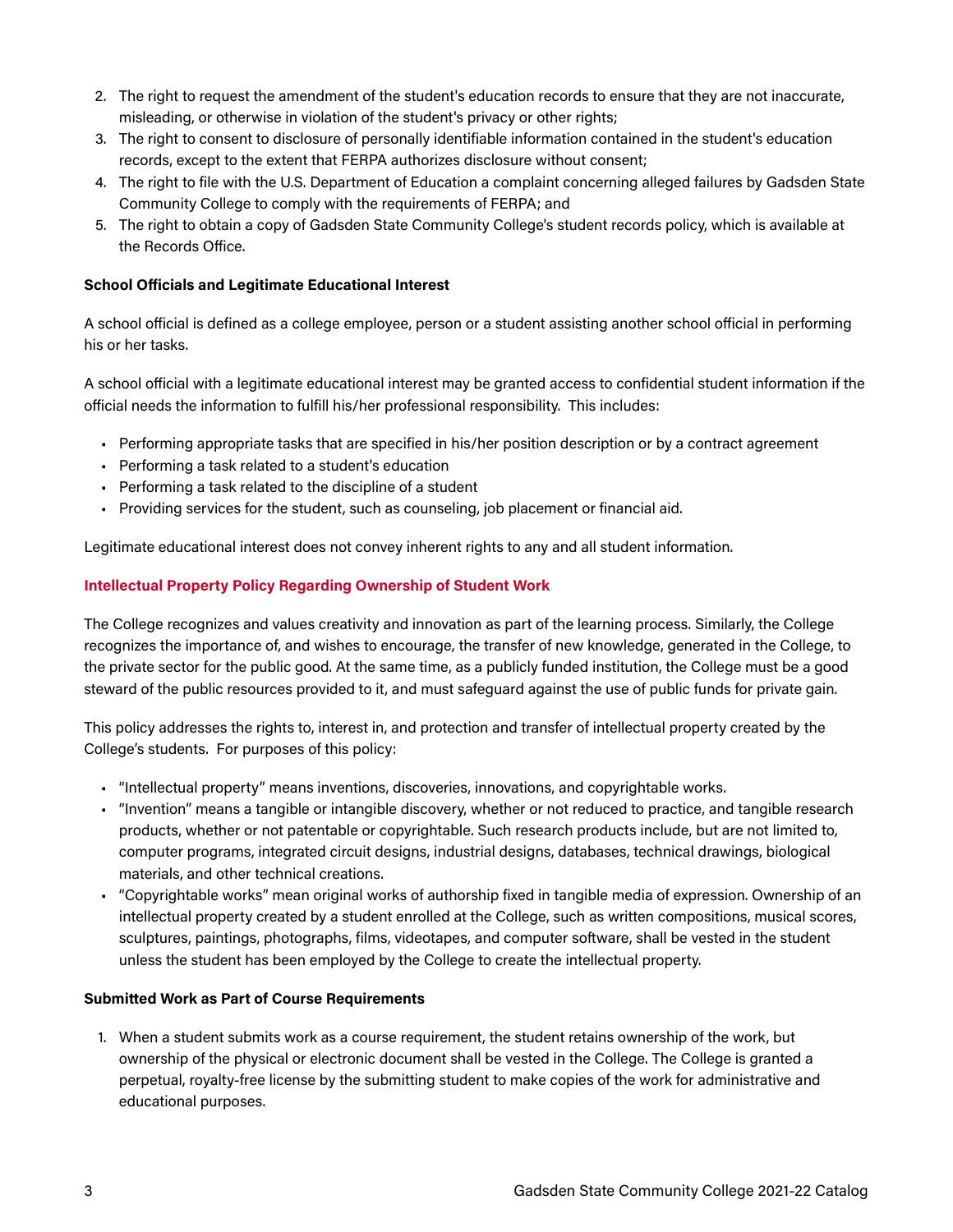- 2. The College and its students recognize that some intellectual property may arise or be developed by students from interaction with the instructor and other students. Under those circumstances, the intellectual property may not be the exclusive property of the student.
- 3. When a student's work has been accepted for publication by a journal or a publisher, absent an agreement to the contrary, the work becomes the property of the publisher.

#### **Computer Programs**

- 1. Computer programs that are written within the scope of employment duties with the College become the property of the College.
- 2. When a program is developed for a course project or assignment, ownership is retained by the student with the College having a perpetual and royalty-free license to make and distribute copies to faculty, staff, and students for administrative and educational purposes.

#### **Equipment**

- 1. If College resources (material, workspace) have been used to construct or design equipment, the equipment becomes the property of the College.
- 2. Equipment constructed without the use of college resources or designed as part of a course is the property of the student.

### Office of Legal Affairs

The mission of the Office of Legal Affairs is to ensure that all departments of the College are in compliance with all policies of the Alabama Community College System, the College, State and Federal laws and to provide leadership for the College's equity and inclusion initiatives. For additional information, individuals should contact Dr. Tera Simmons, Executive Vice President, Gadsden State Community College, P.O. Box 227, Gadsden, Alabama 35902-0227, telephone 256.549.8230, email [tsimmons@gadsdenstate.edu.](mailto:tsimmons@gadsdenstate.edu)

### Policy Against Harassment

Gadsden State Community College is committed to protecting its students, staff, and visitors from sexual harassment, discrimination, intimidation, and exploitation as prohibited by Title IX of the Education Amendments of 1972 and of Title VII (Section 703) of the Civil Rights Act of 1964. Anyone who believes herself or himself to be subjected to such sexual harassment, discrimination, intimidation, and/or exploitation should contact Dr. Tera Simmons, Executive Vice President, Gadsden State Community College, P.O. Box 227, Gadsden, Alabama 35902-0227, telephone 256.549.8230, email [tsimmons@gadsdenstate.edu.](mailto:tsimmons@gadsdenstate.edu) **NOTICE: The Policy Against Harassment is included in its entirety in the "Campus Policies" section of this catalog.** 

### Policy on Sexual Misconduct

Gadsden State Community College is committed to providing a non-discriminatory and harassment-free educational, living and working environment for all members of the Gadsden State community, including students, faculty, administrators, staff, and visitors. This policy prohibits all forms of sexual or gender-based harassment, discrimination or misconduct, including sexual violence, sexual assault, and stalking and intimate partner violence. Misconduct of this nature is contrary to Gadsden State's institutional values and prohibited by local, state and federal laws, College policies, and the policies of the Alabama Community College System. Anyone who believes that they have been subjected to or have witnessed any form of sexual violence, should immediately report it to local law enforcement and